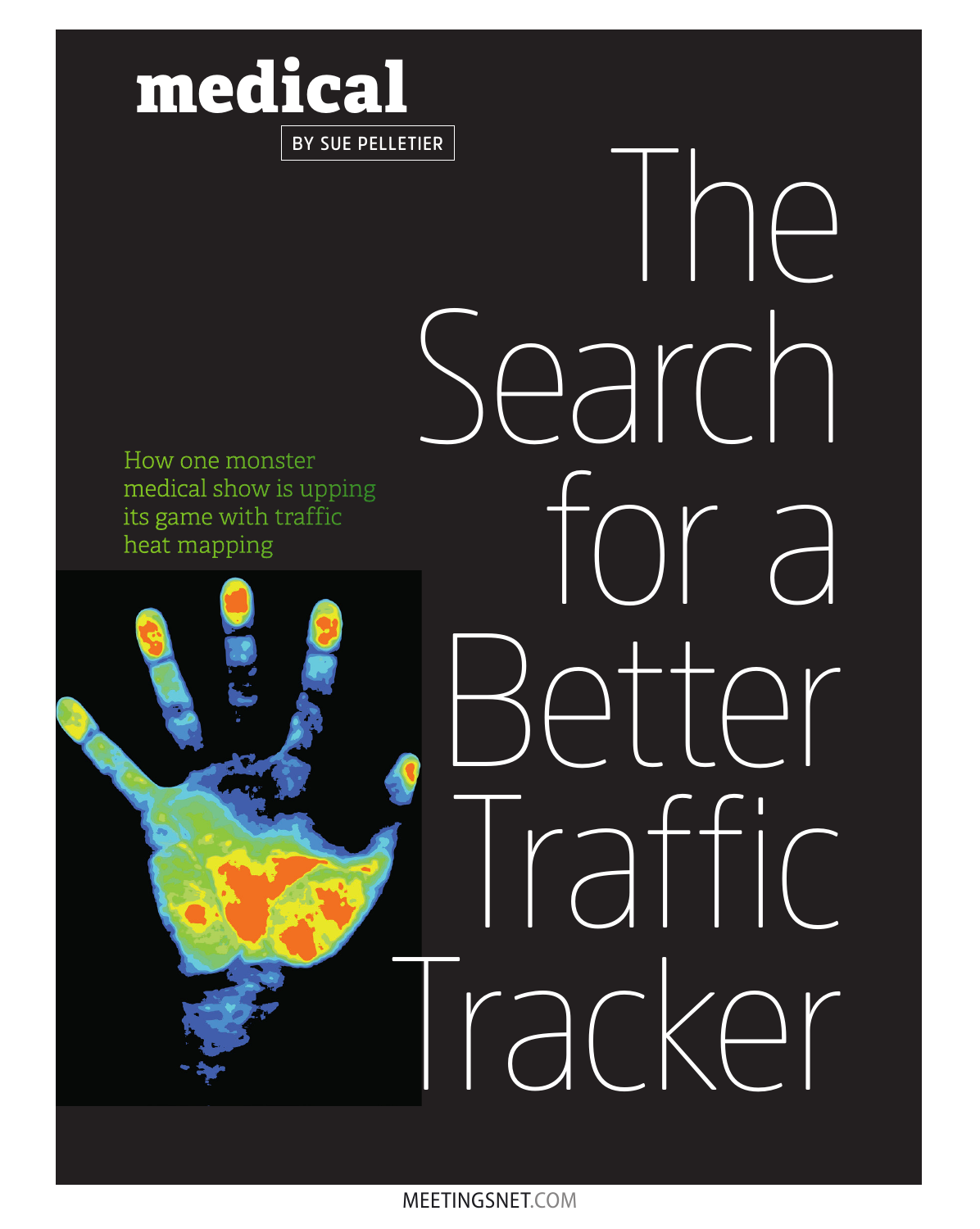### **medical**

he organizers of Digestive Disease Week set out on a mission a few years ago to find a technology that would help optimize their trade show floor. DDW, which is a regular on the Healthcare Convention and Exhibitors Associations list of Top 50 medical trade shows, draws around 14,000 attendees and

**THE CATE** 300 exhibitors to the convention. Because DDW rotates annually between Washington, D.C.; Chicago; and San Diego, Calif., the show floor layout has to adapt to a different venue every year.

The first thing DDW organizers were looking to find was a tech solution that would optimize the poster session area, which accommodates approximately 1,000 posters a day—5,000 over the course of a week. They wanted to know if attendees were finding the poster area in each of their three venues, and how the poster area affected nearby booth traffic.

And they had more general attendee traffic behavior questions as well, says Diedra Crawford, CEM, CMP, DDW's industry sales and operations director. What insights could they glean from tracking attendee traffic to improve the flow? How does the traffic vary from city to city due to the different floor plans? Is it possible to get real-time information in order to make adjustments on site?

DDW experimented with a few technologies to find one that would give them the answers they wanted, at a price point they could live with:

#### **Radio-Frequency Identification**

FID uses electromagnetic fields to identify<br>and track tags, which in DDW's case were<br>incorporated into attendee badges. They firs<br>used RFID for the 2014 show at Chicago's<br>McCormick Place, and again in 2015 at Washington, FID uses electromagnetic fields to identify and track tags, which in DDW's case were incorporated into attendee badges. They first used RFID for the 2014 show at Chicago's D.C.'s Walter E. Washington Convention Center. The RFID solution did provide good data on the poster

area, revealing that most attendees find their way to it, and that it is almost always a busy spot. This was helpful for booth sales because now organizers had data to show exhibitors who didn't want to be near the posters that this is actually prime real estate, says Crawford.

However, because they had to set up proximity readers in the areas they wanted to track traffic, the RFID solution added freight and labor expenses. The proximity readers each require

a power source, which added a hefty electrical expense as well. "It was a little too expensive and labor-intensive for us," says Crawford. They ran into a few additional drawbacks: Each badge had to be activated at registration, which added a minute or so to the process for each of the 14,000 attendees. Because the data is linked to attendees' personal registration information, it also could raise privacy concerns. And, because they could only set up the readers at the entrances to the hall, they weren't able to get the more general attendee traffic data they were looking for.

#### **Wi-Fi Tracking**

**The next option DDW tried for its 2016 show**<br>
at the San Diego Convention Center used<br>
the venue's routers to track the Media Access<br>
Control, or MAC address, of attendees' Wi-Fi-<br>
enabled devices, which are constantly lo he next option DDW tried for its 2016 show at the San Diego Convention Center used the venue's routers to track the Media Access Control, or MAC address, of attendees' Wi-Finetwork. While Crawford says, "Their reports were awesome," the day's data was downloaded from the routers each night, so it couldn't provide the real-time reports DDW was hoping to get. It also wasn't able to discriminate between devices belonging to attendees and those carried by venue staff or anyone else in the building, so anyone with a Wi-Fi–enabled device ended up in the data set. And even though it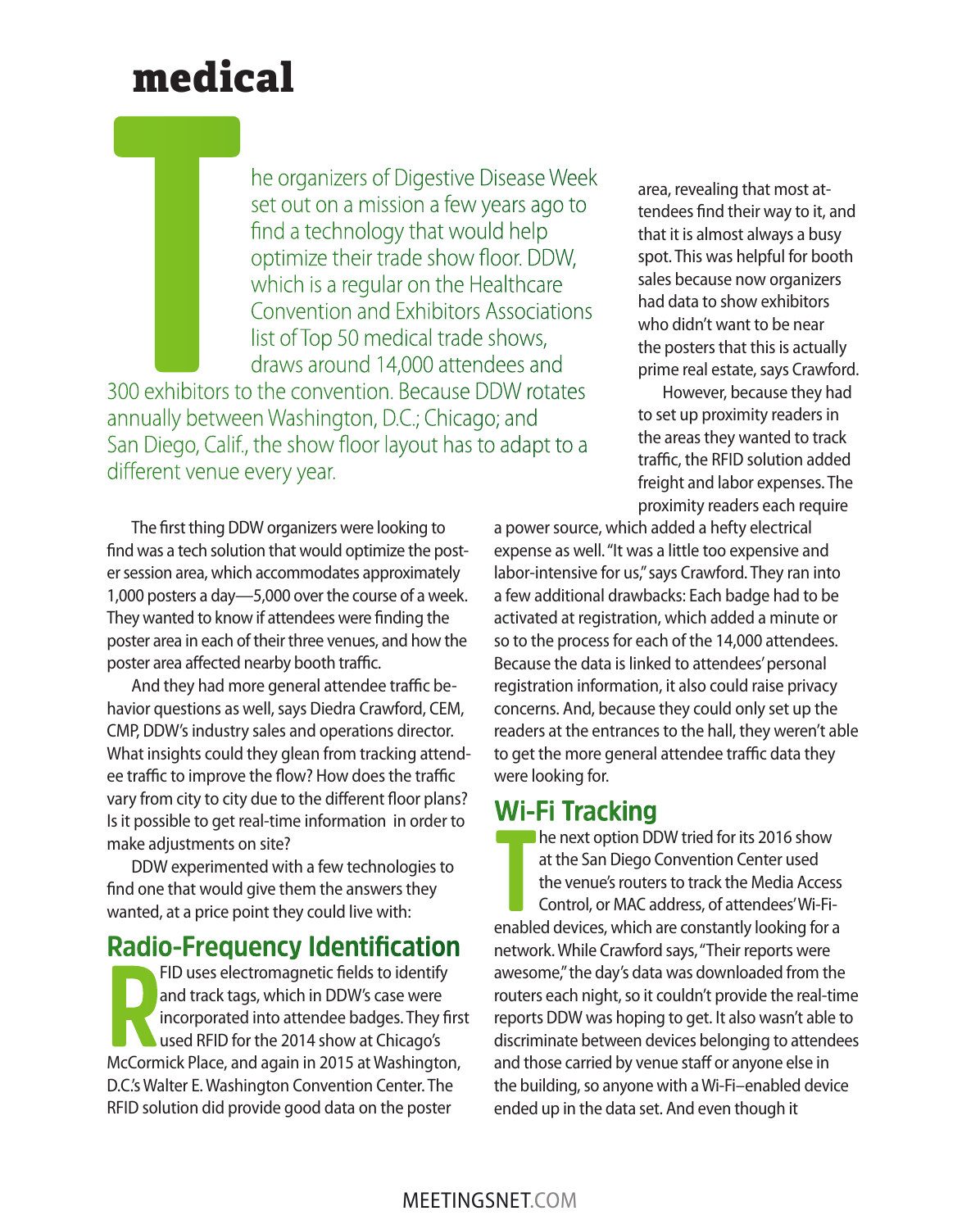### **medical**

was less expensive than RFID, it still was a little more expensive, and labor-intensive, than they would like. Other options DDW decided not to try include:

**• Counting mats placed on the show floor to track steps.** Privacy isn't an issue since the mats are completely anonymous, but it would have been a strain on staff to place enough mats around the show to gather sufficient data.

**• Convention center security cameras.** Some convention centers allow show organizers to tap into their existing security cameras to track motion. Because it does capture people's faces, there are some privacy concerns, and because centers usually charge per hour, per camera, it can get pricy, says Meredith Meller, client relationship associate with ATIV Software. Meller gave a presentation at IMEX America 2017 on the various technologies available for attendee tracking.

**• Wearable beacons.** These are usually wristbands that you hand out to attendees at registration, says Meller. Like RFID, these devices require the show organizer to set up proximity readers in the areas they want to measure, so while the devices themselves aren't very expensive, it can add up to more than some show budgets can afford. Also, because they are tied to individuals' personal information, there can be privacy concerns.

#### **App Heat Mapping**

Franch Computer of the 2017 show in Chicago, DDW turned to<br>
its event app provider, ATIV Software. ATIV ha<br>
by now developed a heat-mapping feature for<br>
its EventPilot app using indoor iBeacon-based<br>
navigation that would or the 2017 show in Chicago, DDW turned to its event app provider, ATIV Software. ATIV had by now developed a heat-mapping feature for its EventPilot app using indoor iBeacon-based traffic insights based on average dwell times, attendee frequency, and estimated unique visitors. Because DDW would only receive aggregate results,



MEETINGSNET.COM